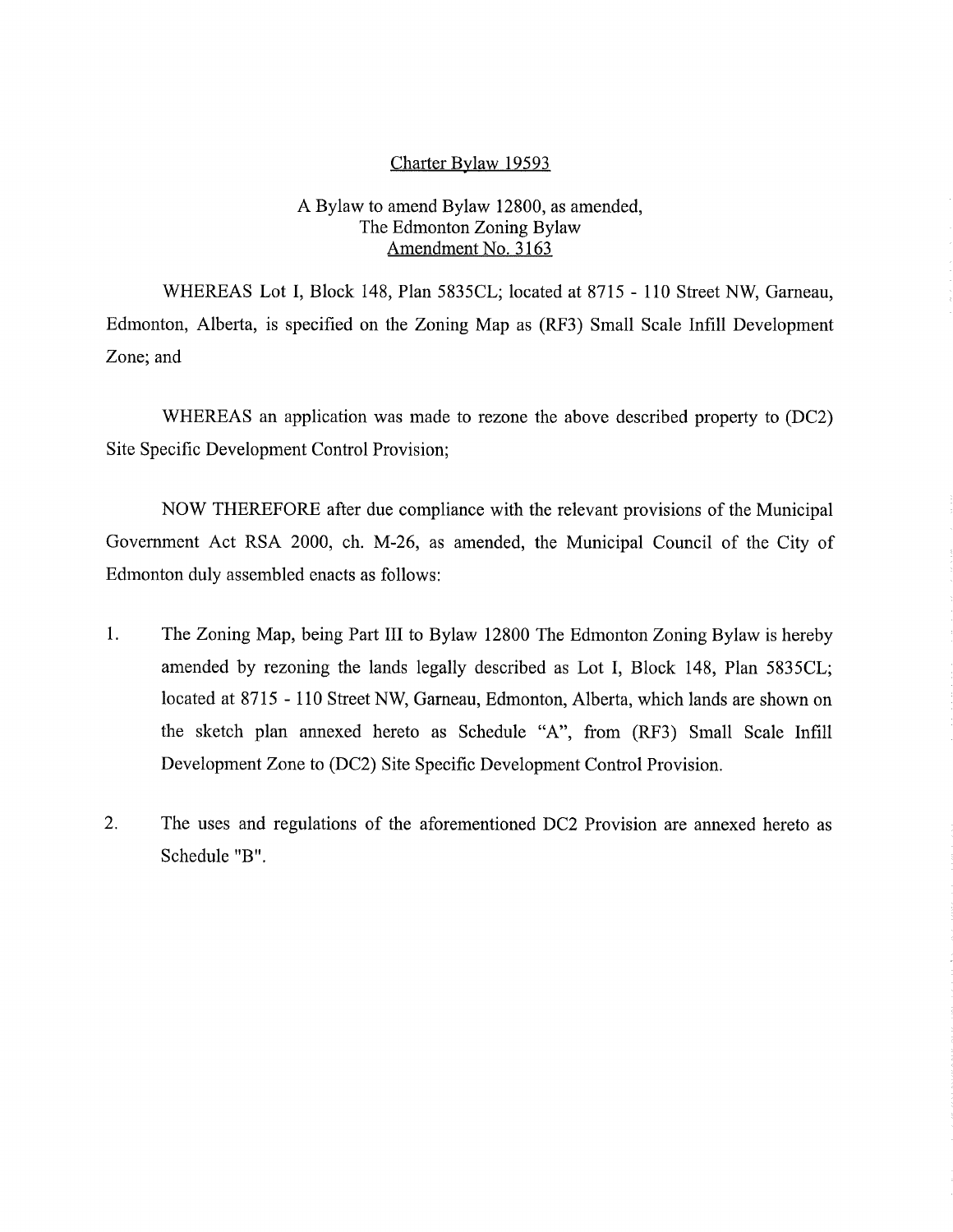3. The sketch plan annexed hereto as Schedule "A" and the uses and regulations of the DC2 Provision shown on Schedule "B" annexed hereto are hereby incorporated into the Zoning Bylaw, being Part IV to Bylaw 12800, The Edmonton Zoning Bylaw.

MAYOR

READ a first time this READ a second time this READ a third time this SIGNED and PASSED this

, A. D. 2021; , A. D. 2021; , A. D. 2021; , A. D. 2021. 8th day of September 8th day of September 8th day of September 8th day of September

THE CITY OF EDMONTON

 $\overline{r}$ 

2/12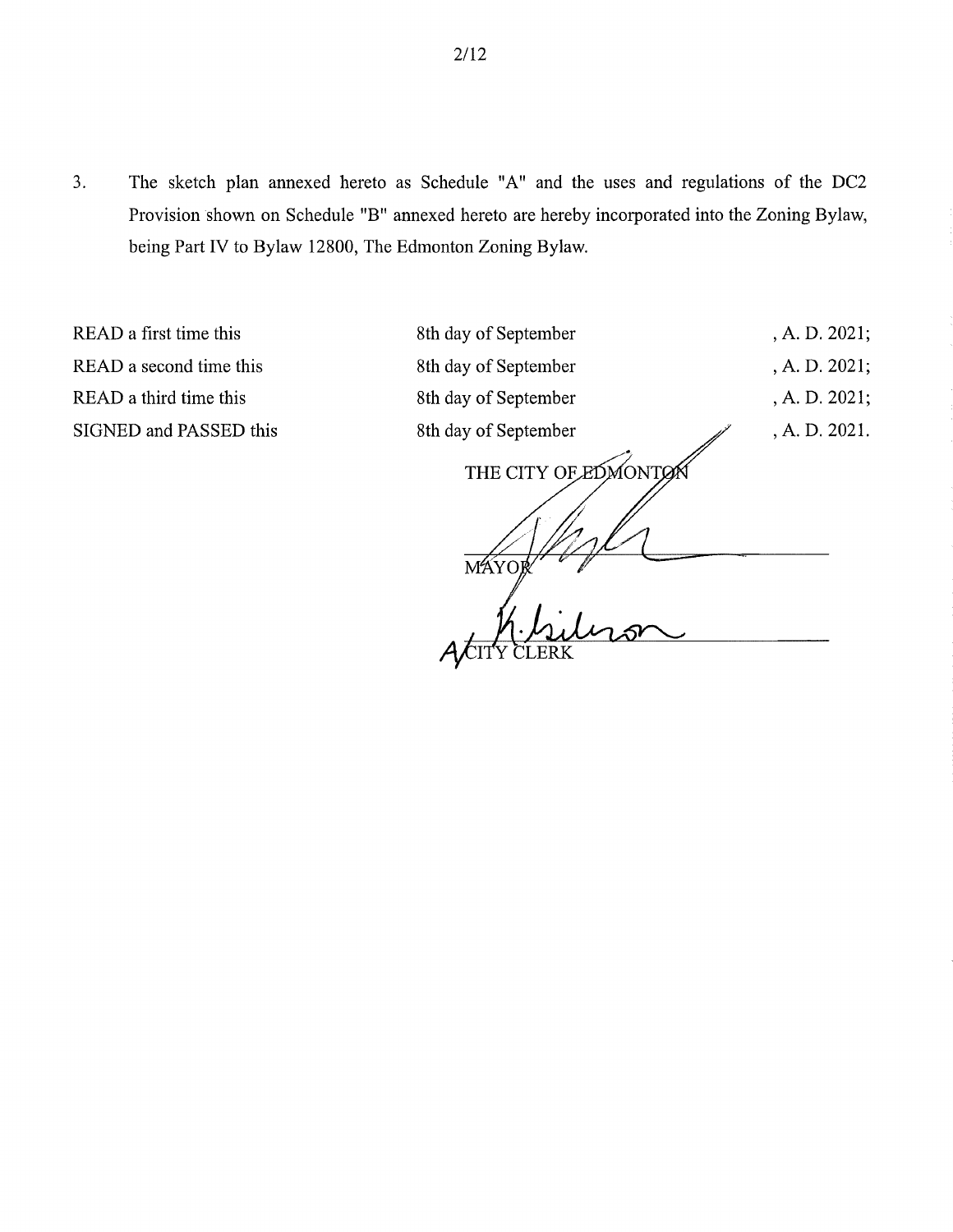

 $\bar{z}$ 

# **CHARTER BYLAW 19593**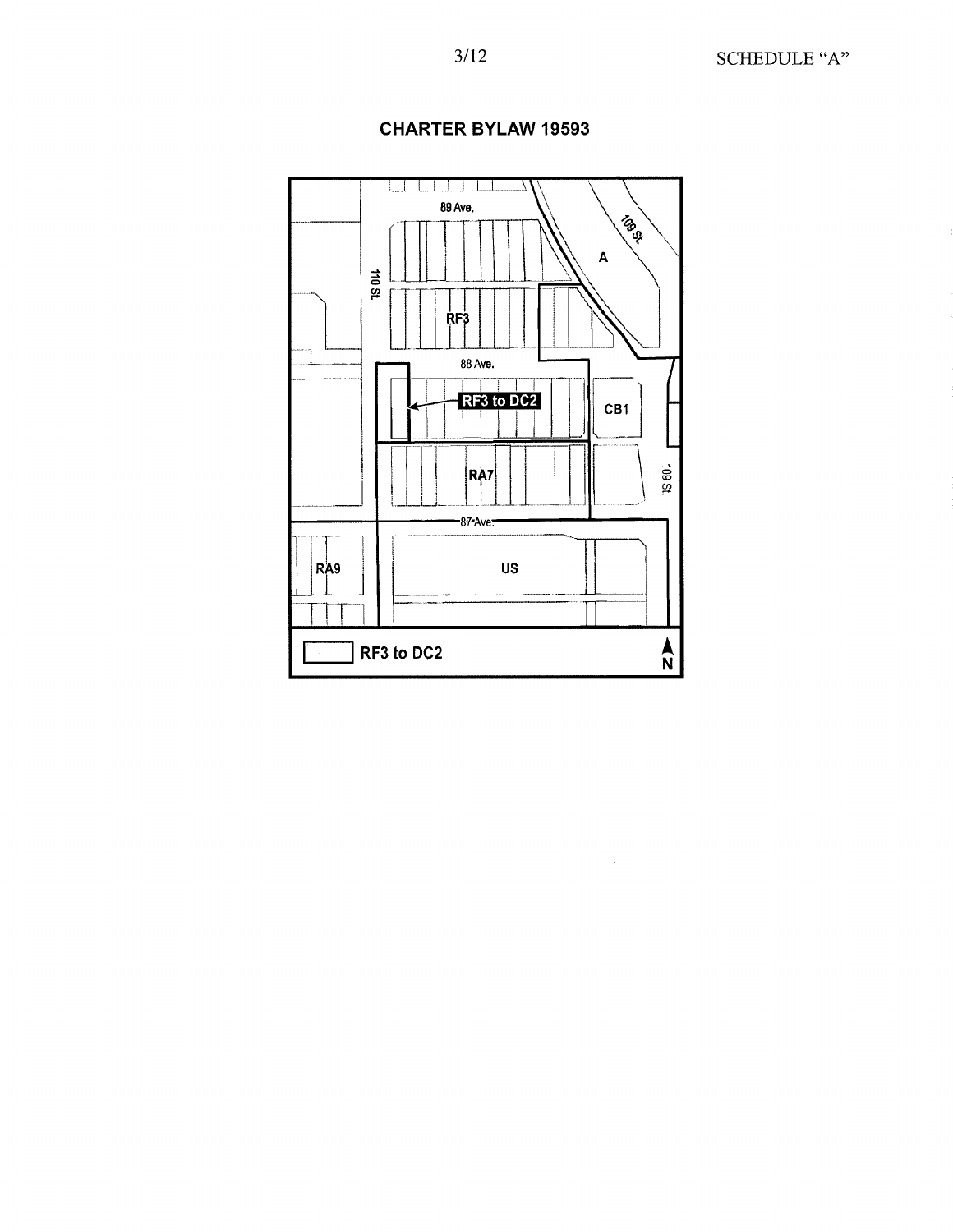#### **SCHEDULE "B"**

#### **(DC2) SITE SPECIFIC DEVELOPMENT CONTROL PROVISION**

#### **1. General Purpose**

To accommodate a low-rise residential development with ground-oriented dwellings fronting onto both 88 Avenue NW and **110** Street NW that is compatible with adjacent land uses, provides a transition between low and higher density housing, and supports a pedestrian friendly streetscape.

#### **2. Area of Application**

The Provision shall apply to Lot **I,** Block 148, Plan 5835CL, located on the southeast corner of 110 Street NW and 88 Avenue NW, as shown in Schedule "A" of the Charter Bylaw adopting this Provision, Garneau.

#### **3. Uses**

- 1. Live Work Unit
- 2. Lodging Houses
- 3. Major Home Based Business
- 4. Minor Home Based Business
- 5. Multi-unit Housing
- 6. Residential Sales Centre
- 7. Secondary Suite
- 8. Supportive Housing
- 9. Fascia On-premises Signs
- 10. Temporary On-premises Signs

#### **4. Development Regulations for Uses**

- 1. Signs shall comply with the regulations found in Section 59A of the Zoning Bylaw.
- 2. Temporary On-premises Signs shall be limited to project advertising associated with a Residential Sales Centre and shall not include trailer mounted or signs with changeable copy.

#### **5. Development Regulations For Site Layout and Built Form**

- 1. Development shall be in general conformance with the attached appendices.
- 2. The maximum Height shall be 12.0 m.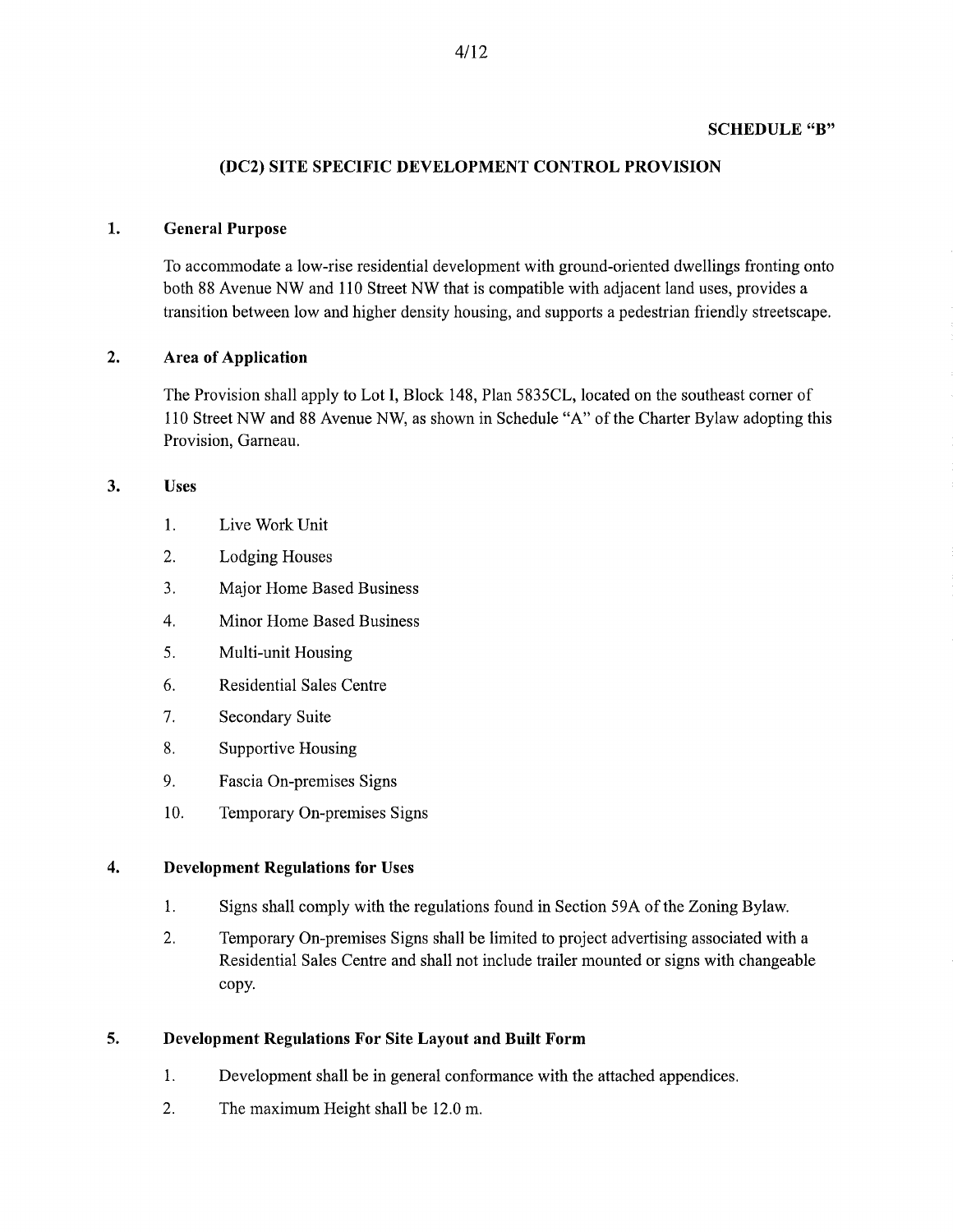- 3. The maximum Floor Area Ratio shall be 1.8.
- 4. The maximum number of principal Dwellings shall be 3.
- 5. The minimum building Setbacks shall be:
	- a. 3.0 m from the north Lot line;
	- b. 14.0 m from the south Lot line;
	- c. 2.0 m from the west Lot line; and
	- d. 2.0 m from the east Lot line except:
		- i. the east Setback shall be a minimum of 3.0 m for a minimum distance of 6.0 m from the north Lot line; and
		- ii. the east Setback shall be a minimum of  $3.0 \text{ m}$  for a minimum distance of  $16.0 \text{ m}$ from the south Lot line.
- 6. The minimum building Stepbacks shall be:
	- a. 4.0 m from the north Lot line above 6.7 m in Height;
	- b. 16.0 m from the south Lot line above 3.9 m in Height; and
	- c. 3.0 m from the east Lot line above 6.7 m in Height.

### **6. Development Regulations for Building Design and Features**

- 1. Dwellings shall take the appearance of row housing and shall be articulated as individual units with ground-oriented units fronting both 110 Street NW and 88 Avenue NW, and with individual front entrances that are clearly visible and distinct.
- 2. Each Dwelling shall include design elements such as private entrance features, windows, staircases, stoops, verandas, or unenclosed porches as the dominant elements facing the public streetscape.
- 3. The design of the building shall provide varied architectural design elements such as Facade articulation, sloped roofs, or variation in building Setbacks to minimize the perception of building massing when viewed from adjacent residential areas and roadways.
- 4. The development shall incorporate design techniques on the east Façade, such as, but not limited to, translucent window treatment, window location, raised windows, or Privacy Screening, to reduce overlook and direct line of sight into the windows of the Dwelling on the Abutting property.
- 5. The building shall be finished with high quality, durable materials such as, but not limited to, James Hardie siding, Cedar shakes, frosted glass screen, asphalt shingles, having regard to the contextual fit, design, proportion, quality, texture and application of these various finishing materials.
- 6. The Basement elevation shall be no more than 1.5 m above Grade and shall be measured as the distance between Grade and the finished floor of the first Storey.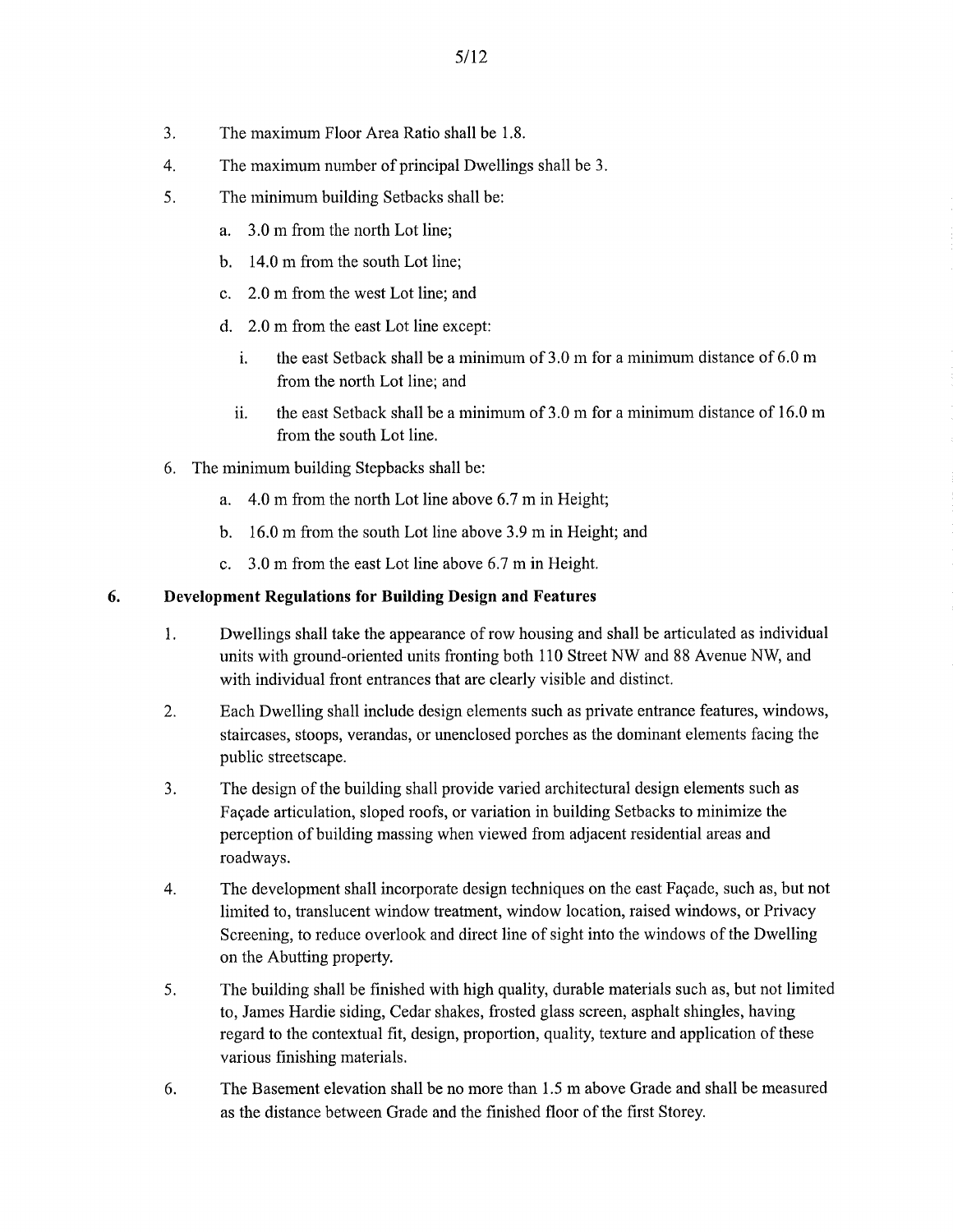- 7. Platform Structures located within a Rear Yard and greater than 1.0 m above the finished ground level shall provide Privacy Screening to prevent visual intrusion into Abutting properties.
- 8. Platform Structures in the form of balconies or single Storey Unenclosed Front Porches may project a maximum of 1.5 m into the required Front, Rear, and flanking Side Setback.
- 9. Unenclosed steps leading to a front entrance of a Dwelling may project into a Setback up to the Lot Line.
- 10. Eaves may project 1.7 m into a required Setback.
- 11. The Rooftop Terrace shall face 110 Street NW. Direct line of sight on the Abutting property to the east shall be prohibited. Reduced overlook shall be achieved through the provision of a Privacy Screening or a Stepback of 1.0 m along the full length of the portion of the Rooftop Terrace facing the east Side Lot line.

### **7. Development Regulations for Parking and Access**

- 1. The maximum number of vehicle parking spaces shall be three.
- 2. Vehicular parking access and egress shall be provided from the Lane abutting the south Lot line.
- 3. A detached rear Garage or Parking Area shall be clearly demarcated on the Site and on the plan accompanying any application for a principal building, located in general accordance with Appendix 1: Site Plan. A Hardsurfaced Walkway shall be required between the Garage or Parking Area and the rear entry to the building.
- 4. A detached rear Garage or Parking Area shall be fully contained within the rear 9.0 m of the Site and shall have a maximum Site Coverage of 12%. Where detached rear Garages are developed, the maximum width of the building containing the Garage(s) shall not exceed 9.0 m.
- 5. The waste collection area shall be located to the rear between the building and the Lane and concealed from view from adjacent properties and public roadways.

#### **8. Development Regulations for Landscaping, Lighting and Amenity Areas**

- 1. The following shall apply and be shown on the required Landscape Plan:
	- a. The use of plant materials that provide colour throughout the year to enhance the appearance of the development during cold weather months;
	- b. Pavement materials, exterior lighting, sizes and species of new and existing tree plantings, and other landscaping elements as applicable;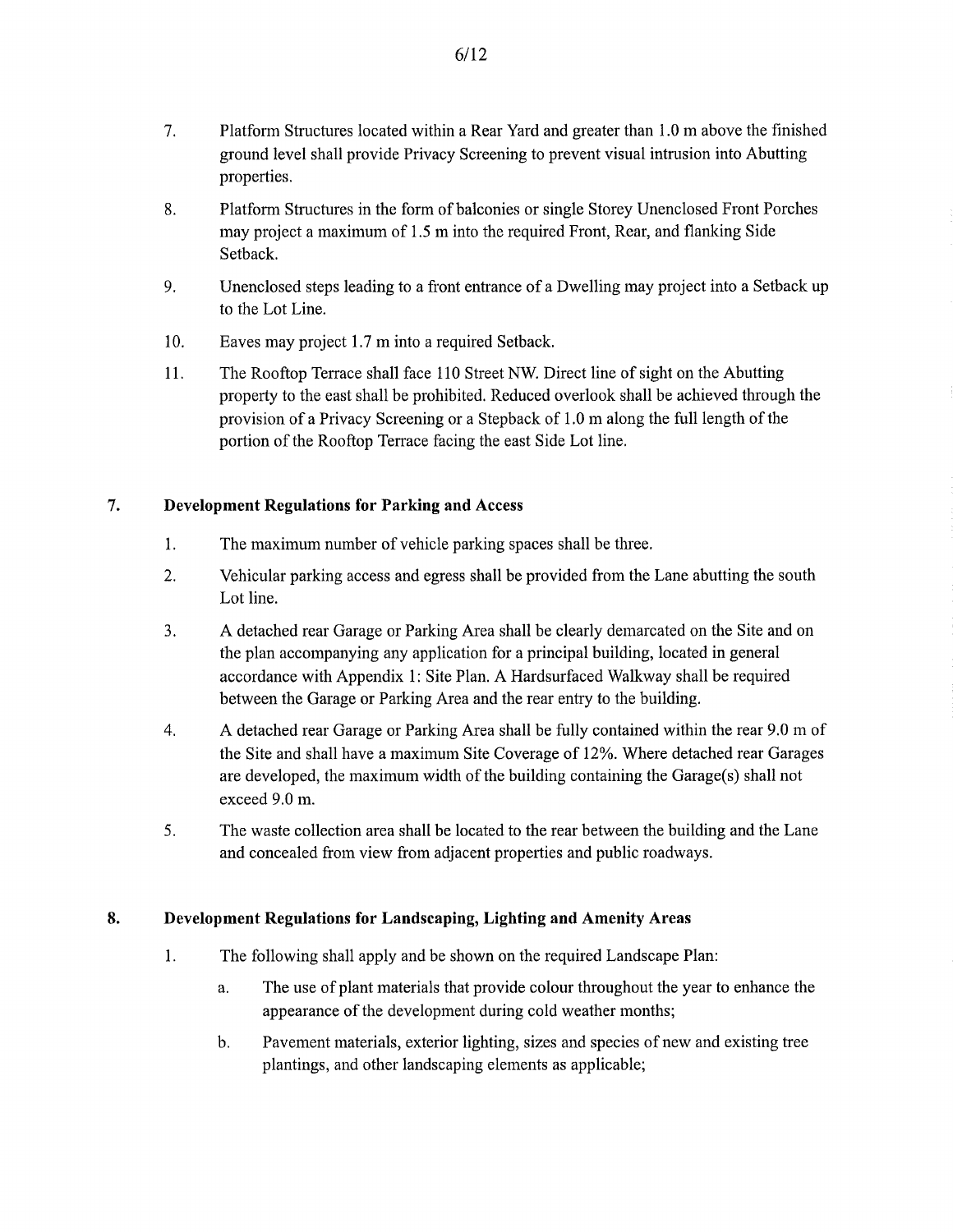- c. the use of landscaping features (e.g. hedges, decorative Fences, low walls, shrubs or other plant material) between surface parking areas and the ground-level Common Amenity Area and within the south Setback along the west Lot line;
- d. enhanced tree and shrub planting within the east Setback to provide privacy screening between the east Façade of the development and the abutting Site; and
- e. a minimum 1.83 in high wood screen Fence provided for the length of the east Lot line except within the 3.0 m Setback from 88 Avenue NW and within 2.0 m from the south Lot line.
- 2. A transition area between the public street and semi-private area in front of the Dwellings shall be defined using a maximum change from Grade of  $1.0 \text{ m}$  to the entrance, landscaping such as shrub or tree beds, different paving materials, and/or planters.
- 3. A minimum Amenity Area of 10.0  $m<sup>2</sup>$  per Dwelling shall be provided through Platform Structures in the form of balconies, Rooftop Terraces, and Common Amenity Area in the Rear Yard.
- 4. Decorative and security lighting shall be designed and finished in a manner consistent with the architectural theme of the development and shall be provided to ensure a well-lit and safe environment for pedestrians, to accentuate building elements, and to highlight the development at night time and in winter months.
- 5. Exterior lighting associated with the development shall be designed such that it has minimal negative impact on an adjacent property.

# 9. Other Regulations

- 1. An arborist report and tree preservation plan to the satisfaction of the Development Officer in consultation with Urban Forestry, shall be submitted with the Development Permit application to determine the impact of the proposed development, including excavation and construction, on the existing boulevard trees along 110 Street NW. If required by the Development Officer, an air spading tool shall be used to determine the amount and size of roots that may need to be cut for the foundation wall. If:
	- a. the arborist report indicates that the development will unduly compromise the ongoing viability and health of a tree or trees, each tree shall be removed as part of the redevelopment of the site. The owner/developer shall be responsible for the cost of removal as well as for compensating the City for the value of the tree being removed. If required by the Development Officer, each tree removed shall be replaced by a new tree in an enhanced growing soil medium in the form of soil cells or continuous trenches, at the cost of the owner; or
	- b. the arborist report indicates that the development will not unduly compromise the ongoing viability and health of a tree or trees, each tree shall be retained and protected as per the City's Corporate Tree Management Policy C456B.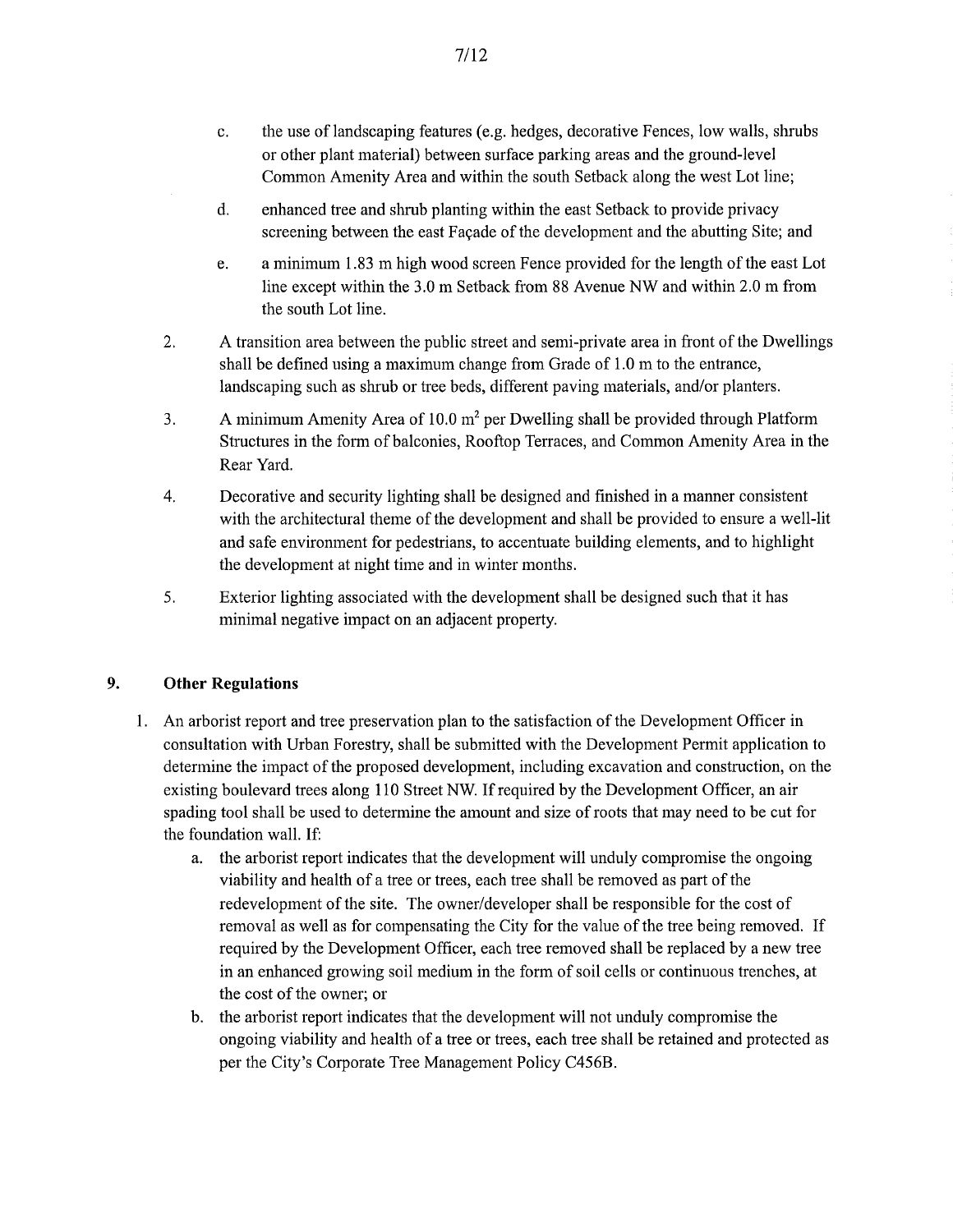

 $8 - 12$ 

 $\sim$ 

 $\frac{1}{2}$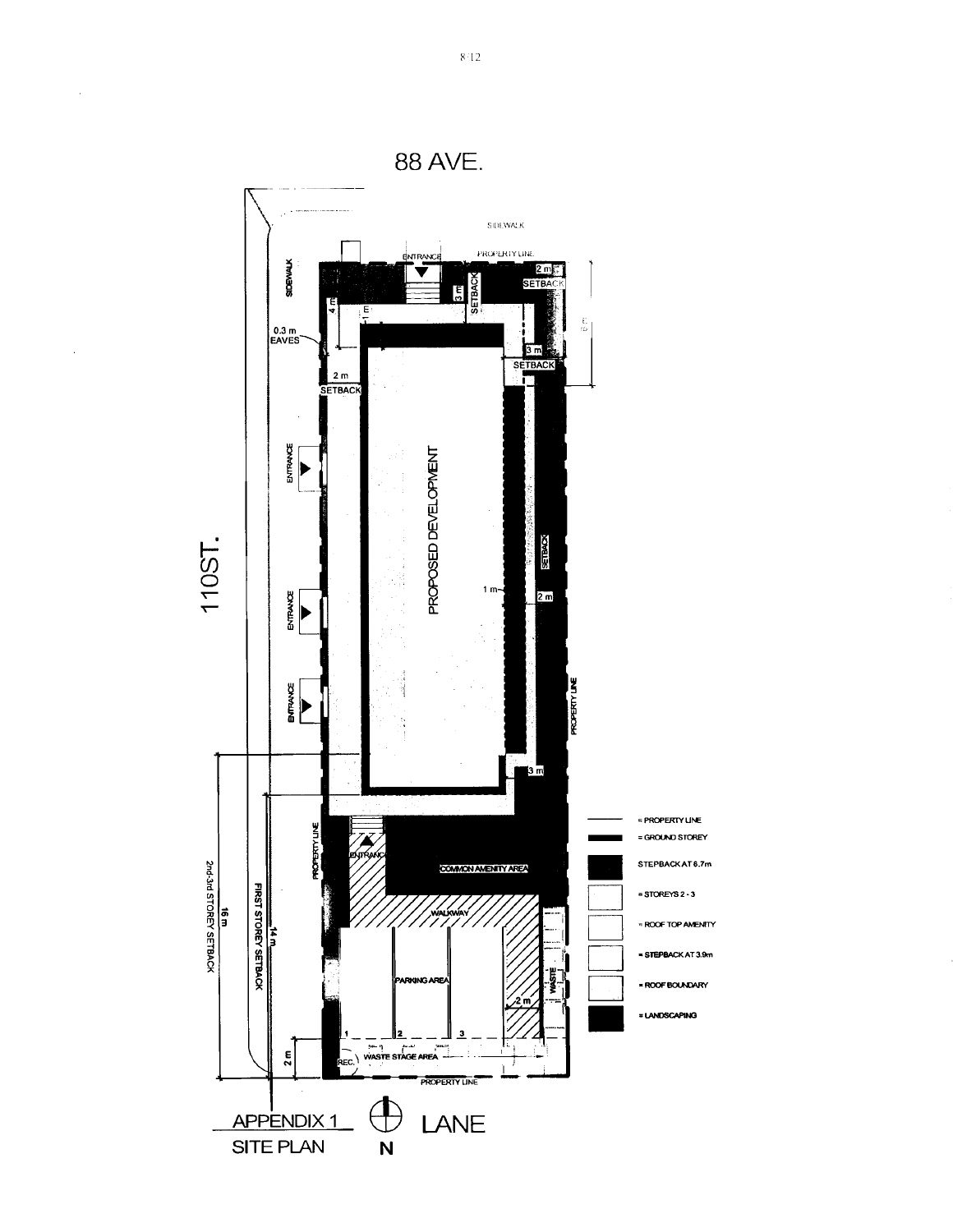

# APPENDIX 2a NORTH ELEVATION

 $9/12$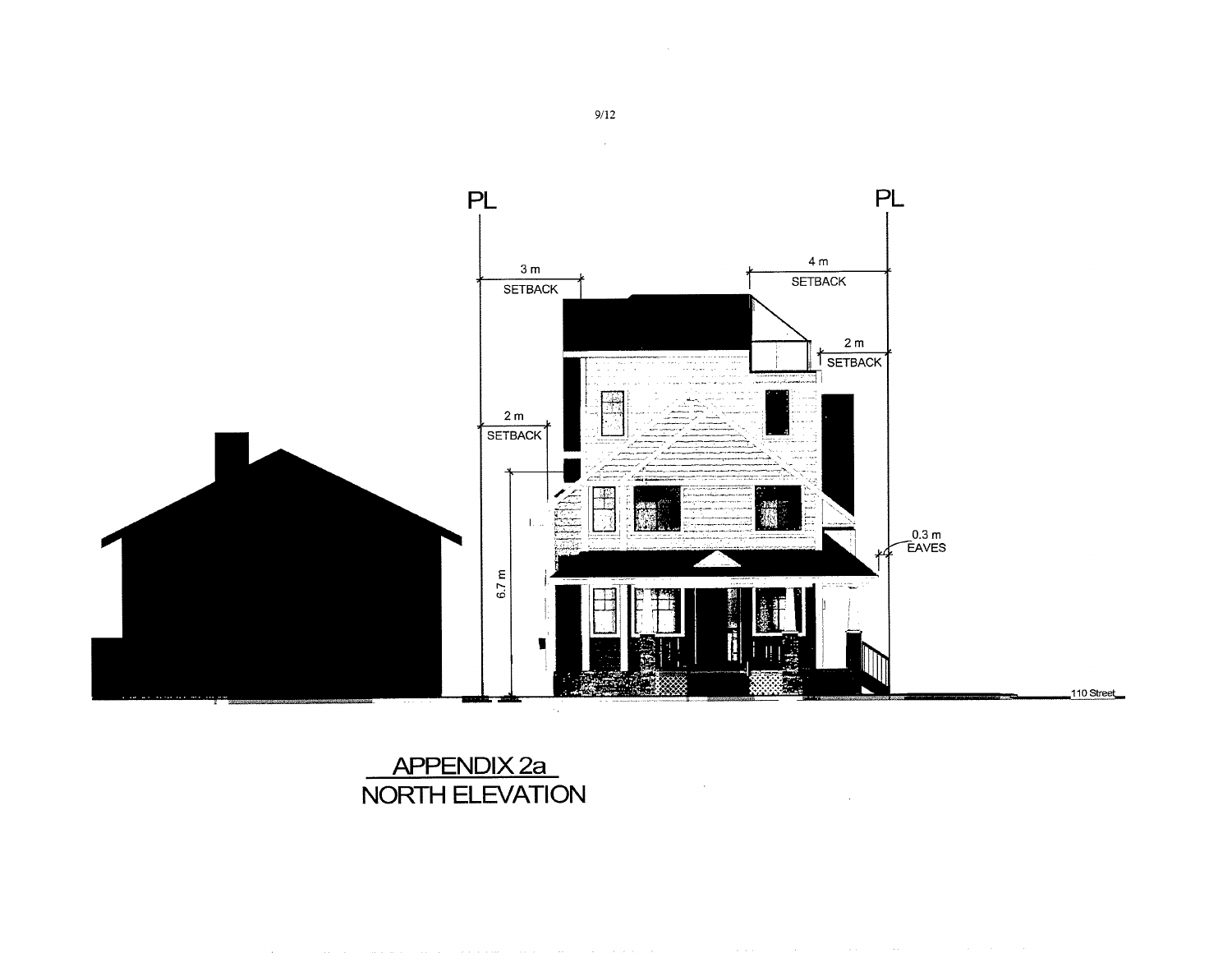

APPENDIX 2b<br>EAST ELEVATION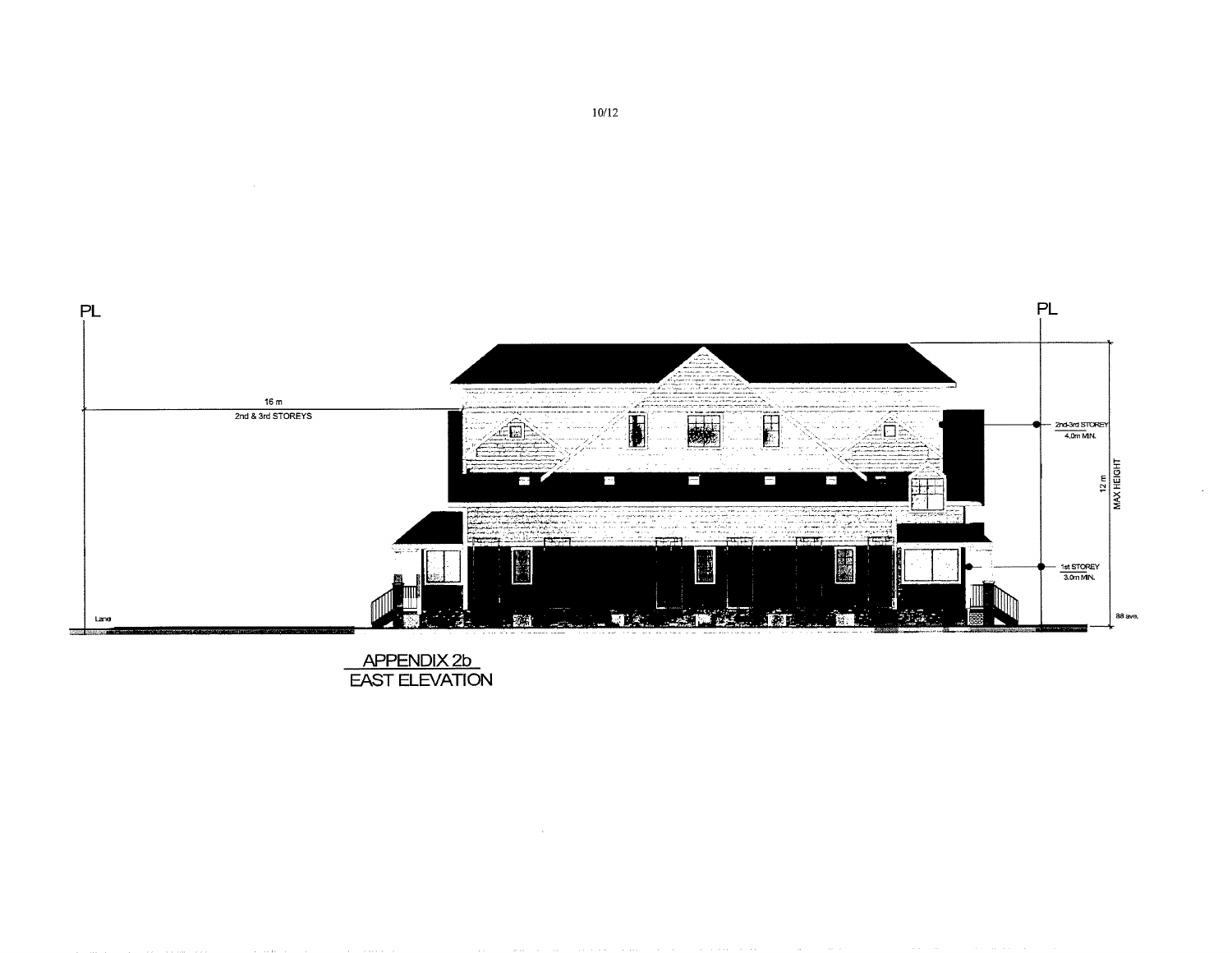

 $11/12$